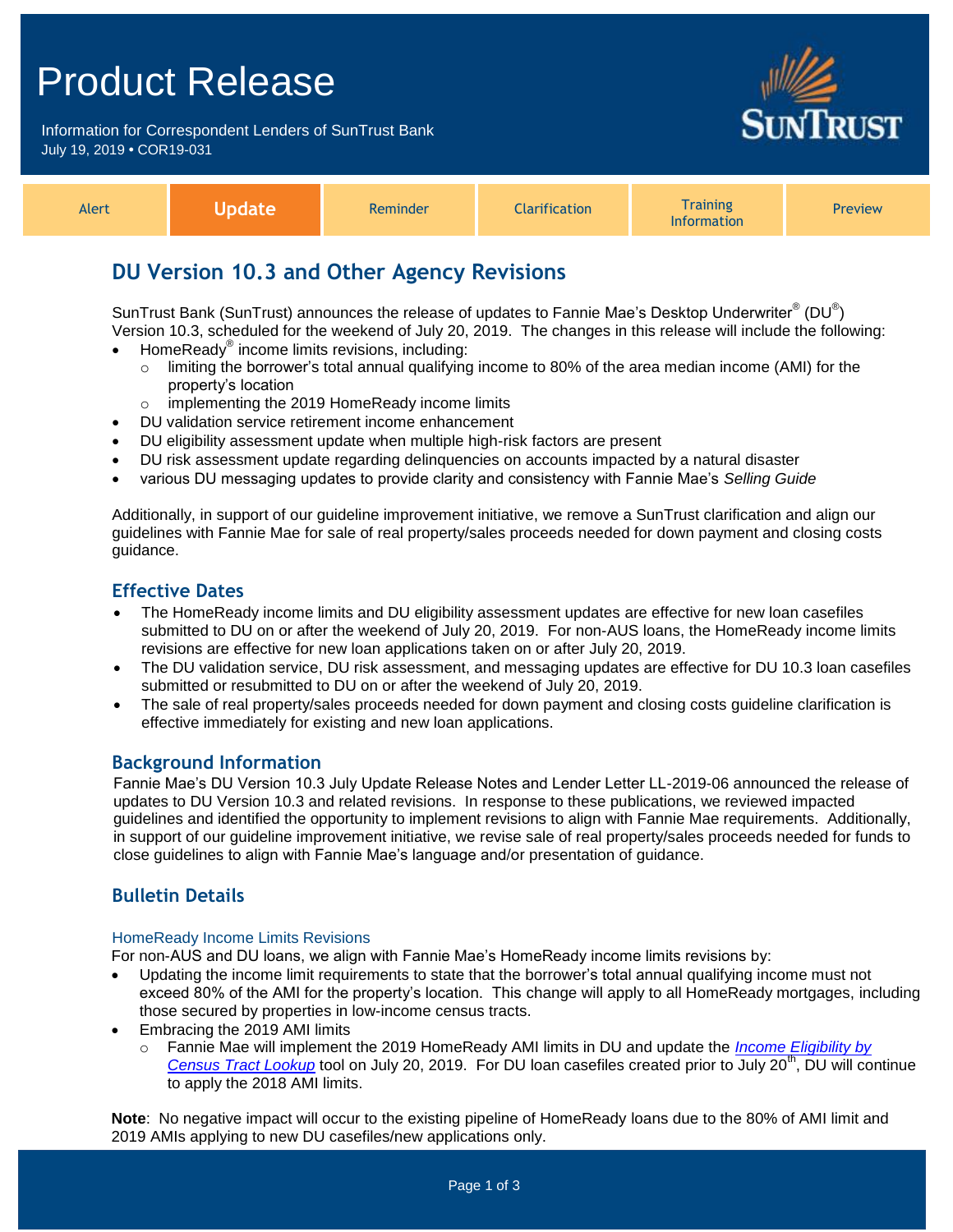# Product Release

Information for Correspondent Lenders of SunTrust Bank July 19, 2019 **•** COR19-031



# **Bulletin Details, continued**

#### DU Validation Service Retirement Income Enhancement

For loans utilizing the DU validation service, we align with Fannie Mae and permit all retirement income to be eligible for validation. DU will issue a message requiring lenders to determine the source of the retirement income, as additional documentation may be required depending on the type of retirement income.

#### DU Eligibility Assessment Update

As a result of a recent review, Fannie Mae is updating their DU eligibility assessment. As a result, certain new loan casefiles submitted to DU on or after July 20, 2019 will receive an ineligible recommendation when multiple high-risk factors are present.

#### DU Risk Assessment Update

The DU credit risk assessment will no longer consider delinquencies reported on a credit report when the tradeline is reported with a Remarks Code indicating "Affected by a natural disaster". DU will issue a message listing the accounts and specifying that delinquencies were not used in the credit risk assessment as the tradelines were reported as being impacted by a natural disaster.

#### Sale of Real Property/Sales Proceeds Needed for Down Payment and Closing Costs Guideline Clarification

For non-AUS and DU loans, we align sale of real property/sales proceeds needed for down payment and closing costs guidelines with Fannie Mae and remove a SunTrust clarification requiring signatures on the Settlement/Closing Disclosure Statement.

#### Before and After Matrices

- [Click here](http://www.truistsellerguide.com/manual/cor/products/Cr19-031HR.pdf) to see the before and after matrix that provides a detailed overview of the HomeReady income limits guideline updates.
- [Click here](http://www.truistsellerguide.com/manual/cor/products/Cr19-031DU.pdf) to see the before and after matrix that provides a detailed overview of the DU validation service and DU risk assessment guideline updates.
- [Click here](http://www.truistsellerguide.com/manual/cor/products/Cr19-031ExistandNew.pdf) to see the before and after matrix that provides a detailed overview of the sale of real property/sales proceeds needed for down payment and closing costs guideline clarification.

#### Revised Materials

Click [Agency Loan Programs](https://www.truistsellerguide.com/manual/cor/products/CAgency.pdf) and Fannie Mae HomeReady® [and Freddie Mac Home Possible](https://www.truistsellerguide.com/Manual/cor/products/CHomeReadyandHomePossible.pdf)® Mortgages to review the revised product materials.

### **Former Guidelines**

See the before and after matrices provided in the Bulletin Details section of this bulletin to access the former guidelines.